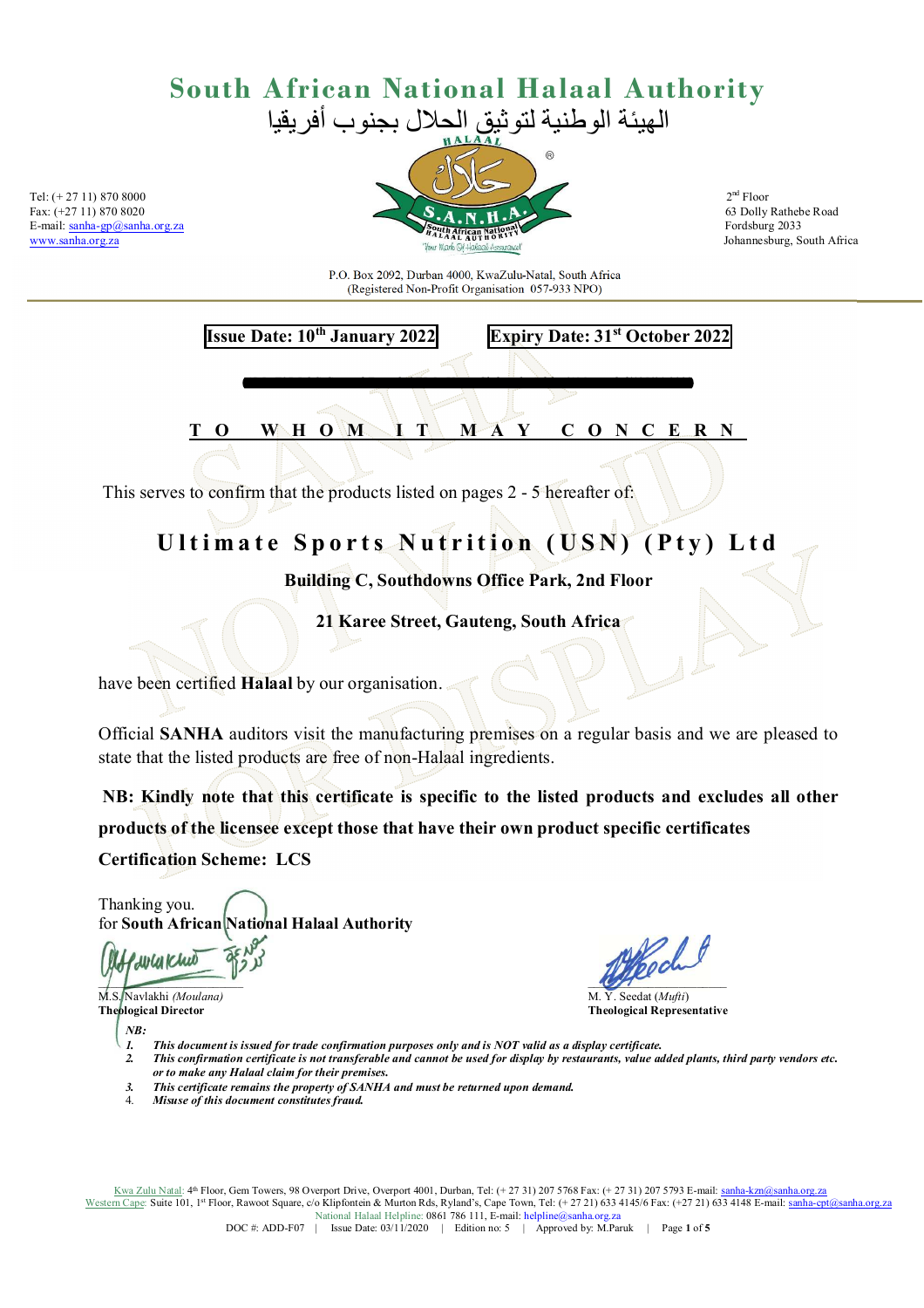

P.O. Box 2092, Durban 4000, KwaZulu-Natal, South Africa (Registered Non-Profit Organisation 057-933 NPO)

### **Issue Date: 10th January 2022 Expiry Date: 31st October 2022**

**Halaal Certified Product List** *Ultimate Sports Nutrition (USN) (Pty) Ltd, Building C, Southdowns Office Park, 2nd Floor* 

*21 Karee Street, Gauteng, South Africa* 

| NO              | <b>PRODUCTS</b>                                           | <b>CODE</b>    | <b>PACKAGING</b>  | <b>BARCODE</b> |
|-----------------|-----------------------------------------------------------|----------------|-------------------|----------------|
|                 | USN All9 Amino Green Jelly Bean                           | <b>BCA035</b>  | $\overline{330g}$ | 6009544921165  |
| $\overline{2}$  | USN All9 Amino Green Jelly Bean                           | MSAM156        | 11g               |                |
| $\overline{3}$  | USN All9 Amino Mystery                                    | <b>BCA036</b>  | 330g              | 6009544921141  |
| $\overline{4}$  | USN All9 Amino Mystery                                    | <b>MSAM158</b> | 11g               |                |
| 5               | <b>USN</b> Amino EnerG Blueberry Rascal                   | <b>BCA025</b>  | $\overline{300g}$ | 6009544910855  |
| 6               | USN Amino EnerG Blueberry Rascal Flavour                  | MSAM140        | 10 <sub>g</sub>   |                |
| $\overline{7}$  | USN Amino EnerG Raspberry Soda Rascal Flavour             | MSAM141        | 10 <sub>g</sub>   |                |
| $\overline{8}$  | USN Amino EnerG Raspberry Soda Rascal Flavour             | <b>BCA026</b>  | 300 <sub>g</sub>  | 6009544910831  |
| $\overline{9}$  | USN B4-Burn Sherbert Extreme Berry Blast & Passion Pop    | B4B012         | 9g x 12           | 6009544921851  |
| $\overline{10}$ | USN BCAA Amino + Blueberry Rascals Flavour                | MSAM114        | 10.5g             |                |
| $\overline{11}$ | USN BCAA 12:1:1 Green Apple                               | <b>BCA023</b>  | 315g              | 6009544908425  |
| $\overline{12}$ | USN BCAA 12:1:1 Tropical Punch                            | <b>BCA027</b>  | 315g              | 6009544911456  |
| 13              | USN BCAA 12:1:1 Sour Cherry Rascals                       | <b>BCA028</b>  | 315g              | 6009544911487  |
| 14              | USN BCAA Amino + Blueberry Rascals Flavour                | <b>BCA029</b>  | 200g              | 6009544910879  |
| $\overline{15}$ | <b>USN BCAA Amino</b> + Fruit Fusion                      | <b>BCA009</b>  | $\overline{200g}$ | 6009702504261  |
| $\overline{16}$ | $USN$ BCAA Amino + Orange                                 | <b>BCA011</b>  | 200g              | 6009702504254  |
| $\overline{17}$ | <b>USN BCAA Amino Gro Fruit Fusion</b>                    | <b>ANA043</b>  | 200 <sub>g</sub>  | 6009706092160  |
| $\overline{18}$ | USN Blue Lab 100% Premium Whey Choc                       | PRO249         | 2kg               | 6009705668649  |
| $\overline{19}$ | USN Blue Lab 100% Premium Whey Choc                       | <b>PRO253</b>  | 454g              | 6009544905363  |
| 20              | USN Blue Lab 100% Premium Whey Straw                      | <b>PRO250</b>  | 2kg               | 6009705668656  |
| $\overline{21}$ | USN Blue Lab 100% Premium Whey Straw                      | <b>PRO254</b>  | 454g              | 6009544905349  |
| $\overline{22}$ | USN Blue Lab 100% Premium Whey Tex                        | <b>PRO282</b>  | 908 <sub>g</sub>  | 6009544917540  |
| $\overline{23}$ | USN Blue Lab 100% Premium Whey Tex                        | <b>PRO283</b>  | 2kg               | 6009544919315  |
| 24              | USN Blue Lab 100% Premium Whey Van Tub                    | <b>PRO251</b>  | 2kg               | 6009705668779  |
| $\overline{25}$ | USN Blue Lab 100% Whey Bar One                            | <b>PRO277</b>  | 454g              | '6009544913269 |
| $\overline{26}$ | USN Blue Lab 100% Whey Champion Buttermilk Toffee Flavour | <b>PRO273</b>  | 908g              | 6009544909927  |
| $\overline{27}$ | USN Blue Lab 100% Whey Premium Protein Buttermilk         | <b>PRO285</b>  | 2kg               | 6009544919742  |
| 28              | USN Blue Lab 100% Whey Premium Protein Nestle Bar One     | <b>PRO270</b>  | 908g              | 6009544908968  |
| 29              | USN Blue Lab 100% Whey Premium Protein Nestle Bar One     | <b>PRO272C</b> | 2kg               | 6009544910084  |
| $\overline{30}$ | USN Blue Lab 100% Whey Premium Protein Nestle Bar One     | <b>PRO274</b>  | 32g               | 6009544909279  |
| $\overline{31}$ | USN Blue Lab 100% Whey Premium Protein Nestle Bar One     | <b>PRO281</b>  | 4 <sub>kg</sub>   | 6009544916567  |
| $\overline{32}$ | USN Blue Lab 100% Whey Premium Protein Tex                | PRO291         | 32g               | 6009544920274  |
| 33              | USN Blue Lab 100% Whey Premium Protein Unflavoured        | <b>PRO296</b>  | 2kg               | 6009544926825  |
| 34              | USN Blue Lab 100% Whey Premium Protein Unflavoured        | <b>PRO284</b>  | 900g              | 6009544919780  |
| 35              | USN Blue Lab 100% Whey Premium Protein Vanilla            | PRO255         | 454g              | 6009544905356  |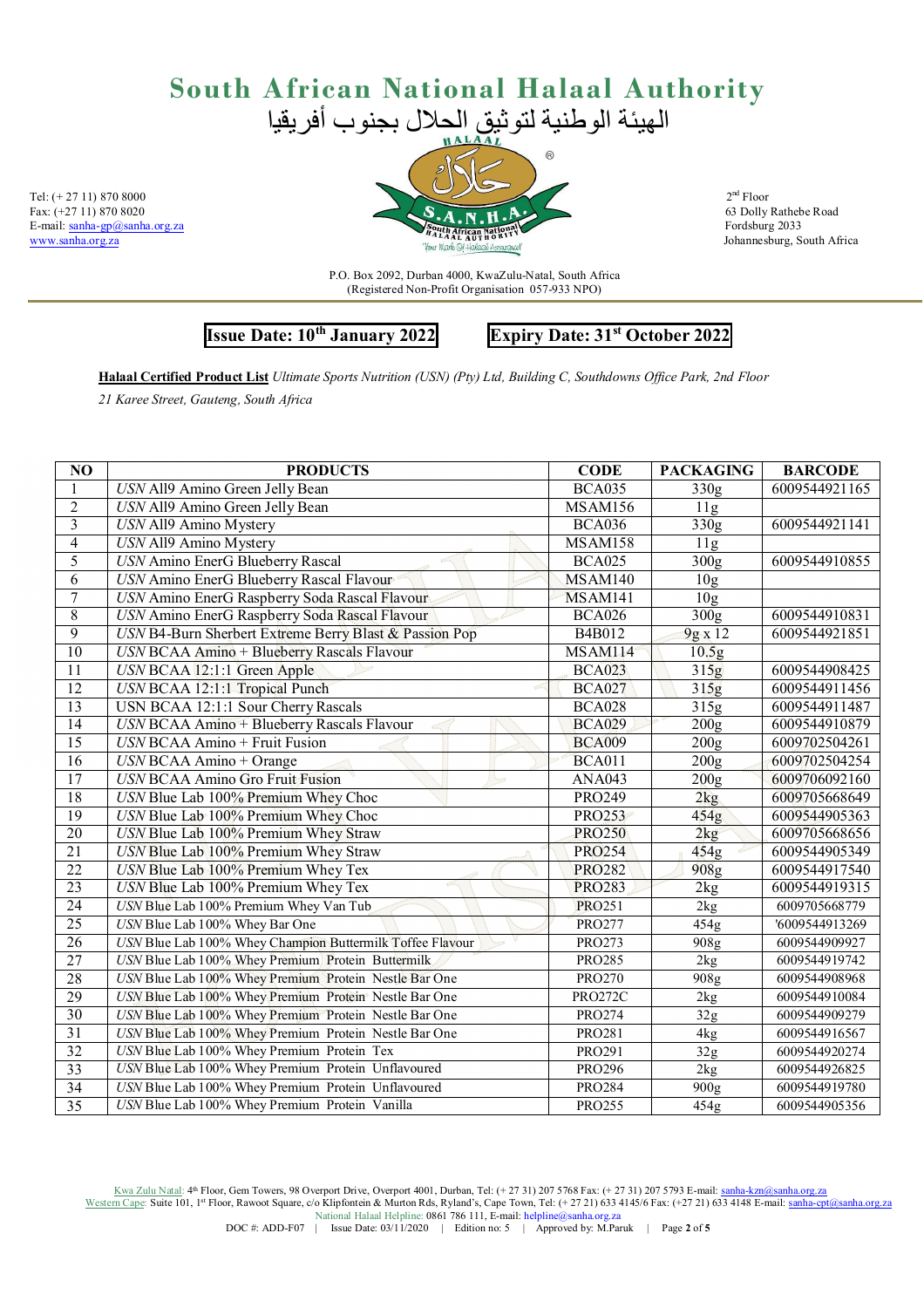

P.O. Box 2092, Durban 4000, KwaZulu-Natal, South Africa (Registered Non-Profit Organisation 057-933 NPO)

### **Issue Date: 10th January 2022 Expiry Date: 31st October 2022**

**Halaal Certified Product List** *Ultimate Sports Nutrition (USN) (Pty) Ltd, Building C, Southdowns Office Park, 2nd Floor* 

*21 Karee Street, Gauteng, South Africa* 

| NO              | <b>PRODUCTS</b>                                                      | <b>CODE</b>    | <b>PACKAGING</b>  | <b>BARCODE</b> |
|-----------------|----------------------------------------------------------------------|----------------|-------------------|----------------|
| 36              | USN Bluelab 100% Premium Whey Premium Protein Chocolate              | PRO243         | 908g              | 6009544902508  |
| 37              | USN Bluelab 100% Premium Whey Premium Protein Double Choc Rocky Road | MSAM121        | 32g               |                |
| 38              | USN Bluelab 100% Premium Whey Premium Protein Strawberry             | <b>PRO244</b>  | 908g              | 6009544902515  |
| 39              | USN Bluelab 100% Premium Whey Premium Protein Vanilla                | <b>PRO245</b>  | 908g              | 6009544902522  |
| 40              | USN Bluelab 100% Premium Whey Premium Protein Vanilla                | <b>PRO280</b>  | 4 <sub>kg</sub>   | 6009544916581  |
| $\overline{41}$ | USN Bluelab 100% Premium Whey Premium Protein Vanilla                | <b>PRO290</b>  | 32g               | 6009544920267  |
| 42              | <b>USN Creatine Transport System Orange</b>                          | CREA016        | 650 <sub>g</sub>  | 6009644650484  |
| $\overline{43}$ | USN Diet Fuel Ultralean Choc Bag x 6                                 | DIE052C        | 450 <sub>g</sub>  | 6009701193558  |
| 44              | USN Diet Fuel Ultralean Chocolate                                    | COM143         | 1.8 <sub>kg</sub> | 6009544923770  |
| 45              | USN Diet Fuel Ultralean Chocolate Bag x 6<br>ali                     | DIE004C        | 900 <sub>g</sub>  | 6009644650330  |
| $\overline{46}$ | USN Diet Fuel Ultralean Speckled Eggs<br>لتبرد                       | <b>DIE086</b>  | 1.8kg             | 6009544925187  |
| 47              | <b>USN</b> Diet Fuel Ultralean Strawberry                            | COM144         | 1.8kg             | 6009544923756  |
| 48              | USN Diet Fuel Ultralean Strawberry Bag x 6                           | DIE005C        | 900 <sub>g</sub>  | 6009644650347  |
| 49              | USN Diet Fuel Ultralean Strawberry Bag X 6                           | DIE053C        | 450g              | 6009701193565  |
| $\overline{50}$ | USN Diet Fuel Ultralean Van Bag X 6                                  | DIE051C        | 450kg             | 6009701193541  |
| $\overline{51}$ | USN Diet Fuel Ultralean Vanilla                                      | <b>COM142</b>  | 1.8kg             | 6009544923732  |
| 52              | USN Diet Fuel Ultralean Vanilla Bag X 6                              | DIE003C        | 900g              | 6009644650323  |
| 53              | USN Diet Protein Chocolate Duo                                       | <b>DIE078</b>  | 900g              | 6009544908999  |
| 54              | <b>USN Diet Protein Strawberry Ripple</b>                            | <b>DIE079</b>  | 900 <sub>g</sub>  | 6009544908982  |
| 55              | USN Diet Whey Isolean Choc Turkish Delight                           | <b>DIE084</b>  | 805G              | 6009544915553  |
| 56              | USN Diet Whey Isolean Vanilla Ice Cream                              | <b>DIE075</b>  | 1.61kg            | 6009544906759  |
| $\overline{57}$ | USN Diet Whey Isolean Wheytella                                      | <b>MSAM103</b> | 35g               |                |
| $\overline{58}$ | USN EPIK Amino Juice gH Citrus Dew                                   | <b>EPI023</b>  | 600 <sub>g</sub>  | 6009544923510  |
| $\overline{59}$ | USN EPIK Amino Juice gH Red Berry                                    | EPI022         | 600 <sub>g</sub>  | 6009544923497  |
| 60              | USN EPIK Blue Blood Blue Voltage                                     | EPI015         | 420g              | 6009544917588  |
| $\overline{61}$ | <b>USN EPIK Blue Blood Electric Current</b>                          | EPI016         | 420g              | 6009544917601  |
| 62              | USN EPIK Blue Blood Electro Blast                                    | <b>EPI020</b>  | 420g              | 6009544921912  |
| 63              | <b>SOF</b><br>USN EPIK Blue Blood Green Powder                       | EPI019         | 420g              | 56009544921936 |
| 64              | USN Fast Grow Anabolic Choc                                          | <b>GRO030</b>  | 4 <sub>kg</sub>   | 6009644652563  |
| 65              | USN Fast Grow Anabolic Choc Peanut                                   | <b>GRO050</b>  | 4 <sub>kg</sub>   | 6009544905141  |
| 66              | <b>USN</b> Fast Grow Anabolic Straw                                  | GRO031         | 4kg               | 6009644652570  |
| 67              | USN Fast Grow Anabolic Straw Bag                                     | <b>GRO041C</b> | 1kg               | 6009644652617  |
| $\overline{68}$ | <b>USN</b> Fast Grow Anabolic Van                                    | GRO029         | 4kg               | 6009644652556  |
| $\overline{69}$ | USN Fast Grow Anabolic Van Bag                                       | GRO040C        | 1kg               | 6009644652594  |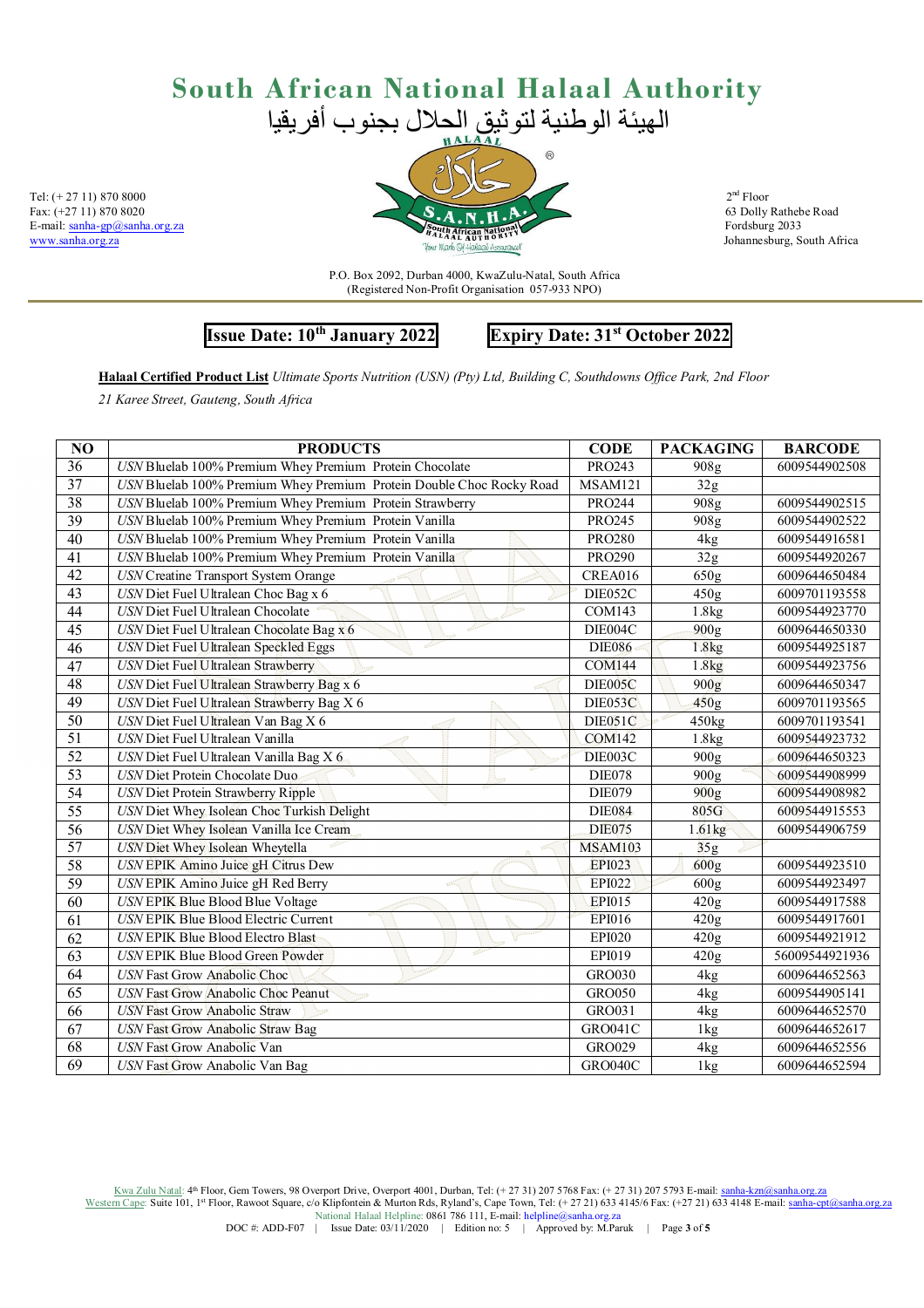

63 Dolly Rathebe Road

P.O. Box 2092, Durban 4000, KwaZulu-Natal, South Africa (Registered Non-Profit Organisation 057-933 NPO)

**Issue Date: 10th January 2022 Expiry Date: 31st October 2022** 

**Halaal Certified Product List** *Ultimate Sports Nutrition (USN) (Pty) Ltd, Building C, Southdowns Office Park, 2nd Floor* 

*21 Karee Street, Gauteng, South Africa* 

| N <sub>O</sub>  | <b>PRODUCTS</b>                                     | <b>CODE</b>   | <b>PACKAGING</b>  | <b>BARCODE</b> |
|-----------------|-----------------------------------------------------|---------------|-------------------|----------------|
| 70              | USN Hardcore Whey GH Bag x 6 Dutch Chocolate        | HAR020C       | 462g              | 6009705668694  |
| 71              | USN Hardcore whey GH Bag x 6 Strawberry Smoothie    | HAR021C       | 462 <sub>g</sub>  | 6009544903505  |
| 72              | USN Hardcore Whey GH Choc                           | <b>HAR014</b> | 2kg               | 6009702504193  |
| $\overline{73}$ | <b>USN</b> Hardcore Whey GH Dutch Choc              | <b>HAR006</b> | 908g              | 6009701192544  |
| $\overline{74}$ | USN Hardcore Whey GH French Vanilla                 | <b>HAR005</b> | 908 <sub>g</sub>  | 6009701192568  |
| 75              | USN Anabolic Creatine Transport Mango-Orange        | <b>HYP020</b> | 690g              | 6009544922049  |
| 76              | USN Anabolic Creatine Transport Sour Cherry         | <b>HYP021</b> | $\overline{690g}$ | 6009544922025  |
| $\overline{77}$ | USN Hardcore Whey GH French Vanilla                 | <b>HAR024</b> | 2.5kg             | 6009544925460  |
| 78              | USN Hardcore Whey GH Rocky Road                     | MSAM120       | 33 <sub>g</sub>   |                |
| 79              | USN Hardcore Whey GH Straw                          | <b>HAR015</b> | 2kg               | 6009702504216  |
| 80              | USN Hardcore Whey GH Straw Smoothie                 | <b>HAR007</b> | 908g              | 6009701192551  |
| $\overline{81}$ | USN Hardcore Whey GH Tex                            | MSAM147       | 33g               |                |
| $\overline{82}$ | USN Hardcore Whey GH Tex                            | <b>HAR023</b> | 908 <sub>g</sub>  | 6009544914976  |
| 83              | USN Hardcore Whey GH Tex                            | <b>HAR022</b> | 2kg               | 6009544911494  |
| 84              | USN Hardcore Whey GH Tex                            | <b>HAR026</b> | 2.5kg             | 6009544925507  |
| 85              | USN Hardcore Whey GH Vanilla                        | <b>HAR013</b> | 2kg               | 6009702504209  |
| $\overline{86}$ | USN Hydro Tech Whey Chocolate Cookie Dough Flavour  | 38456 P13     | 1.8kg             | 6009544946212  |
| 87              | USN Hydro Tech Whey Chocolate Cookie Dough Flavour  | 38633 P3      | 900 <sub>g</sub>  | 6009544946557  |
| $\overline{88}$ | USN Hydro Tech Whey Vanilla Cookie Dough Flavour    | 38456 P13     | 1.8kg             | 6009544946236  |
| 89              | USN Hydro Tech Whey Vanilla Cookie Dough Flavour    | 38633 P3      | 900 <sub>g</sub>  | 6009544946533  |
| 90              | USN Hyperbolic Mass Bag Dutch Choc x 4              | ANA019C       | 2kg               | 6009698925668  |
| $\overline{91}$ | USN Hyperbolic Mass Bag French Vanilla x 4          | ANA018C       | 2kg               | 6009698925651  |
| 92              | USN Hyperbolic Mass Bag x 6 Chocolate Peanut Butter | <b>ANA058</b> | 5kg               | 6009544911227  |
| $\overline{93}$ | USN Hyperbolic Mass Bag x 6 Dutch Choc              | ANA027C       | 1kg               | 6009702507187  |
| $\overline{94}$ | USN Hyperbolic Mass Bag x 6 French Vanilla          | ANA029C       | 1kg               | 6009702507200  |
| 95              | USN Hyperbolic Mass Bag x 6 French Vanilla          | <b>ANA055</b> | 5kg               | 6009544909682  |
| $\overline{96}$ | USN Hyperbolic Mass Bag x 6 Strawberry Cheesecake   | ANA028C       | 1kg               | 6009702507194  |
| 97              | USN Hyperbolic Mass Bag x 6 Strawberry Cheesecake   | ANA057        | 5kg               | 6009544909705  |
| $\overline{98}$ | USN Hyperbolic Mass Dutch Chocolate                 | <b>ANA038</b> | 4 <sub>kg</sub>   | 6009705668724  |
| 99              | USN Hyperbolic Mass Dutch Chocolate                 | <b>ANA056</b> | $\overline{5}$ kg | 6009544909668  |
| 100             | USN Hyperbolic Mass French Vanilla                  | <b>ANA045</b> | 4kg               | 6009705668748  |
| 101             | USN Hyperbolic Mass Strawberry Cheesecake           | <b>ANA037</b> | 4 <sub>kg</sub>   | 6009705668731  |
| 102             | USN Muscle Fuel STS Chocolate Bag x 6               | GRO005C       | 1kg               | 6009644656745  |
| 103             | USN Muscle Fuel STS Strawberry Bag x 6              | GRO006C       | 1kg               | 6009644656752  |